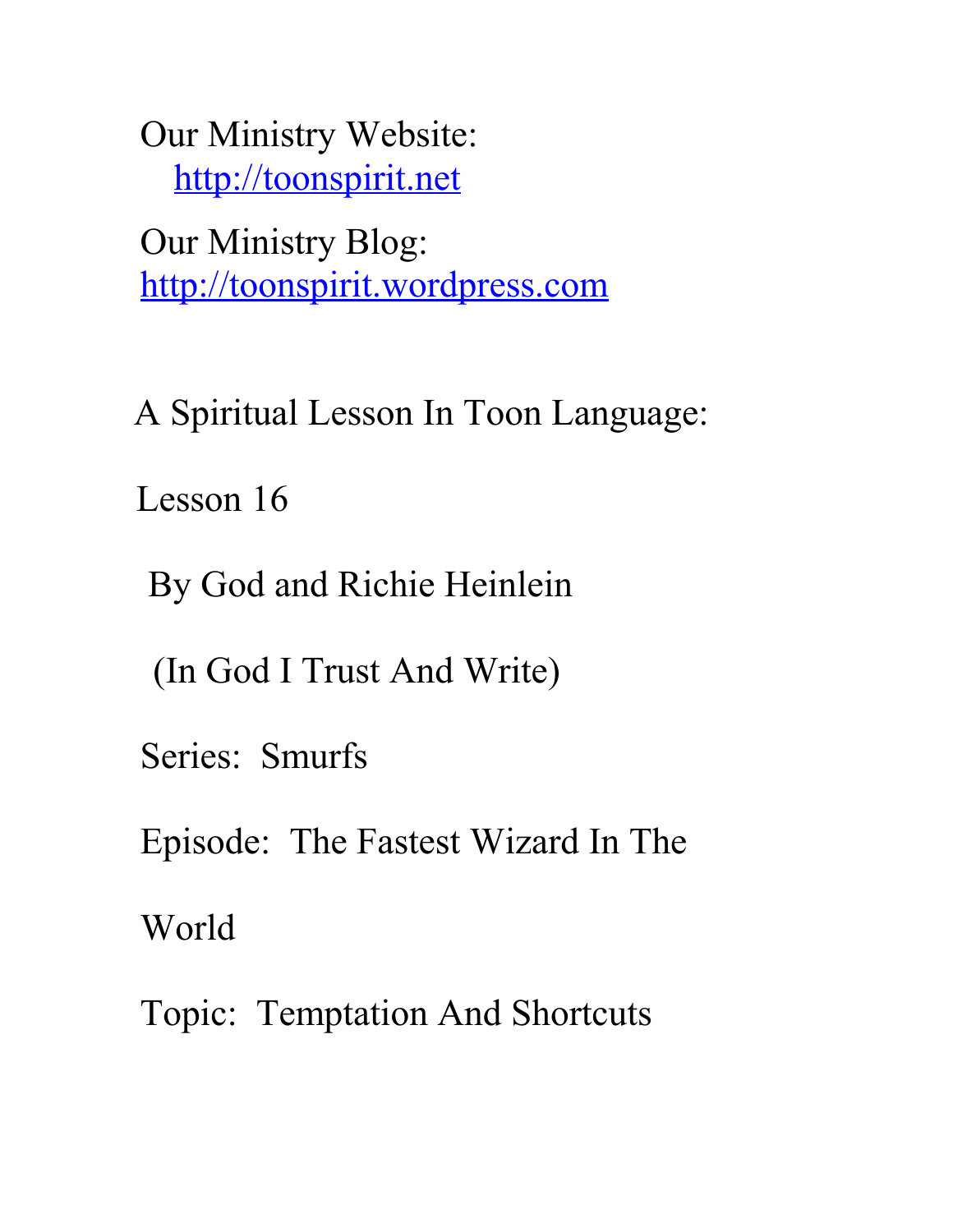## Introduction:

**I use the Smurfs Episode The Fastest Wizard In The World to show that some shortcuts are not worth it because of the definite possibility of a half-baked plan yielding a half-baked result and destruction close behind. Scriptures Used Include: Luke 4: 1-13, 6: 46-49**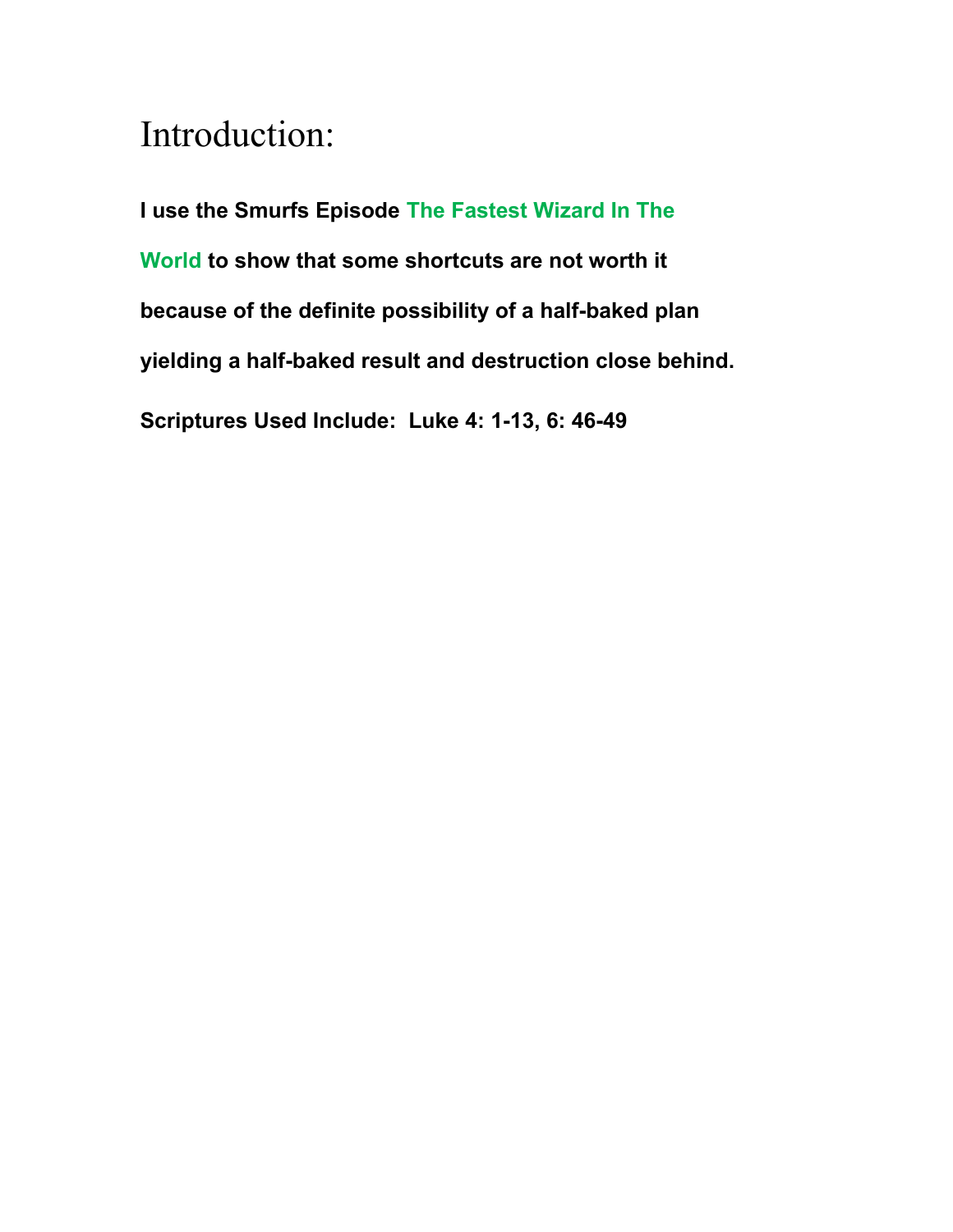I) Opening Prayer

II) Discussion: What in your opinion is a temptation? A shortcut? When does a temptation or a shortcut turn into a sin?

III) Cartoon: "The Fastest Wizard In

The World"

For The Cartoon, Follow This Link:

Cartoon Link:

http://toonspirit.net/lessons and studies

/116/The Fastest Wizard In The Worl

[d.webm](http://toonspirit.net/lessons_and_studies/l16/The_Fastest_Wizard_In_The_World.webm)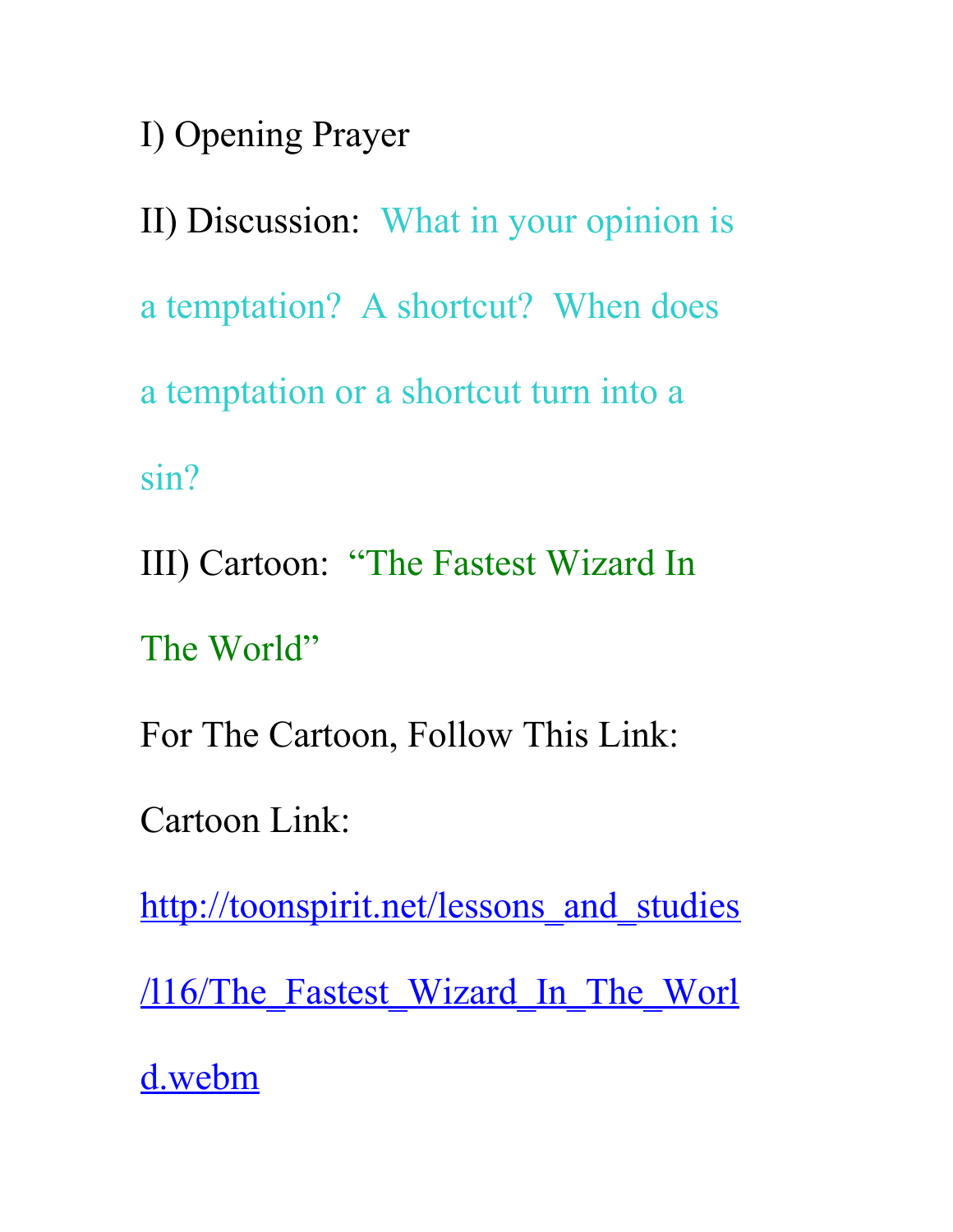IV) Discussion: What temptations and shortcuts do you see in this cartoon? If you don't know, ponder the question and listen to the Bible Study we are going to have. Afterwards we will link the Bible to the cartoon. V) Bible Study: Luke 4: 1-13, 6: 46-49 (The Temptation of Jesus and the Wise and Foolish Builders) VI) Discussion Of Links Of Cartoon To Bible Study: First, let's look at Wild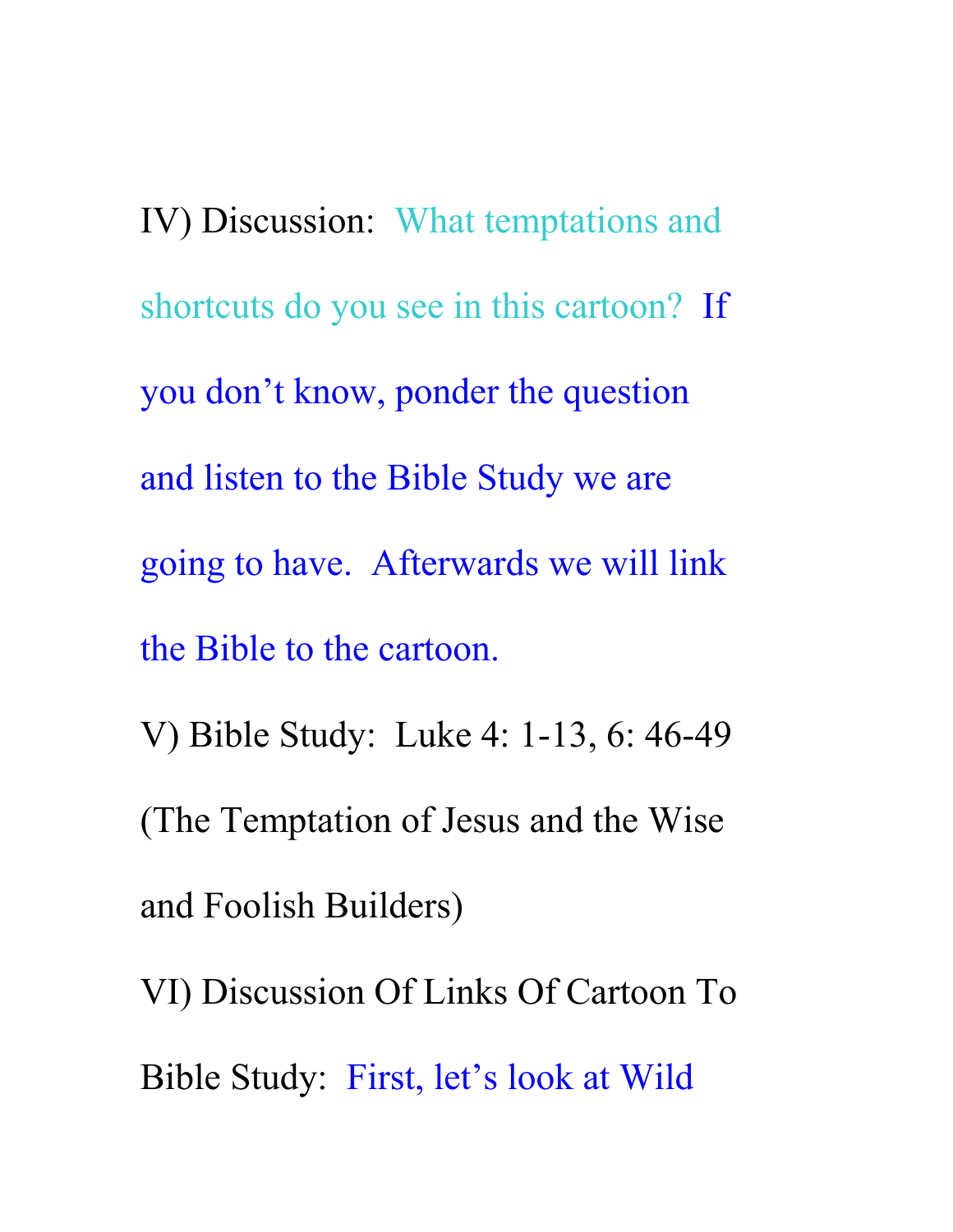Smurf. What did he do at the beginning of the cartoon? How is Wild like the foolish builder in our study? How is Handy like the wise builder? Let's compare Wild (above stated and analyzed) to Gargamel. How are they alike? Did Gargamel use shortcuts that were foolish? What shortcut(s) did Gargamel use? Did Gargamel do anything at all the right way? (This question will be answered later in analyzing the cartoon) Let's compare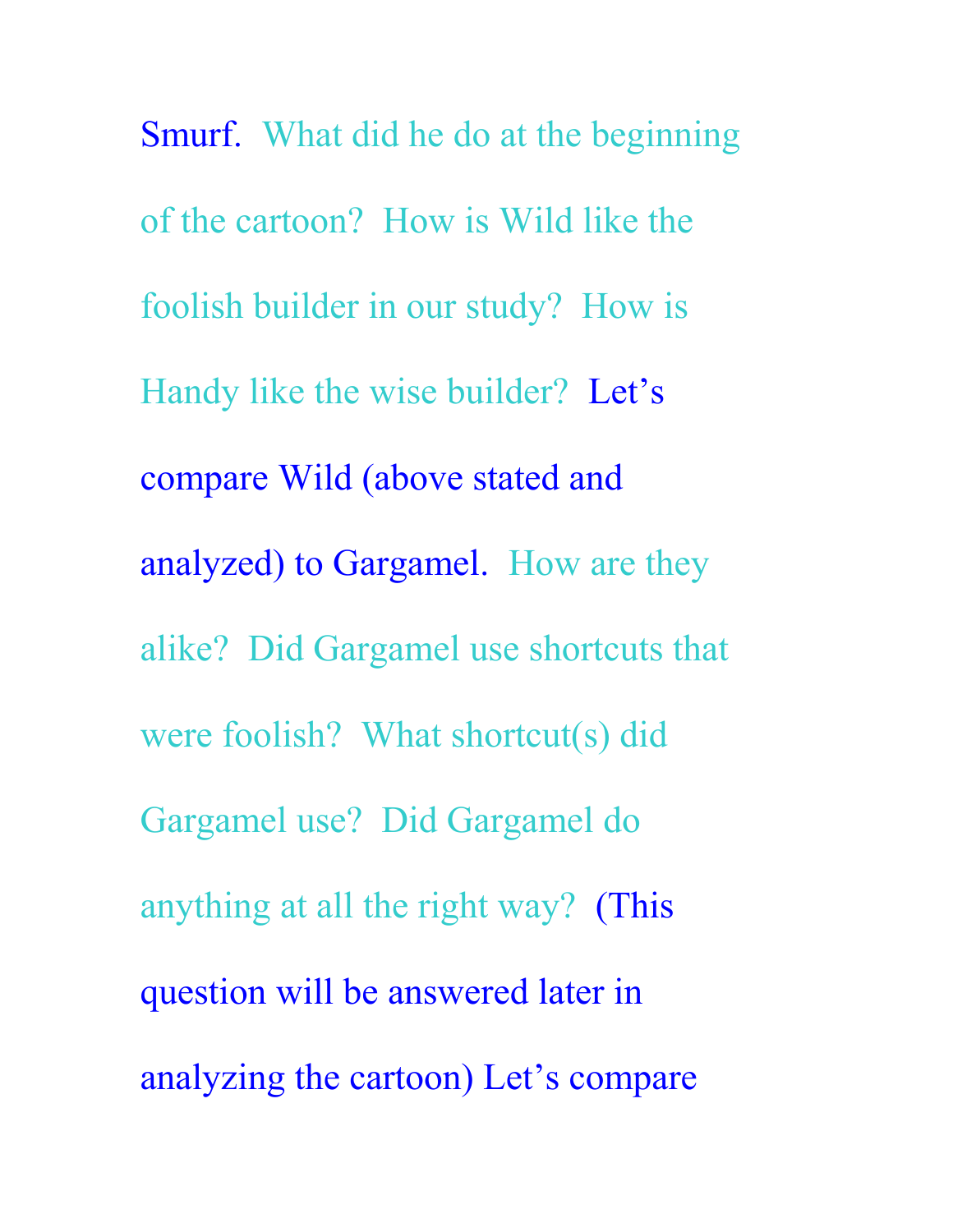the cartoon with the Bible scriptures now. How was Jesus tempted to use a shortcut? What did Jesus say? Was Jesus like Wild, Gargamel or Handy in the cartoon? How did Jesus handle his temptations? (Don't think of what Jesus said this time, but think of some word or words to describe Jesus' actions.)

VII) More Cartoon Analysis (Symbols Of The Cartoon Linked To The Bible Study):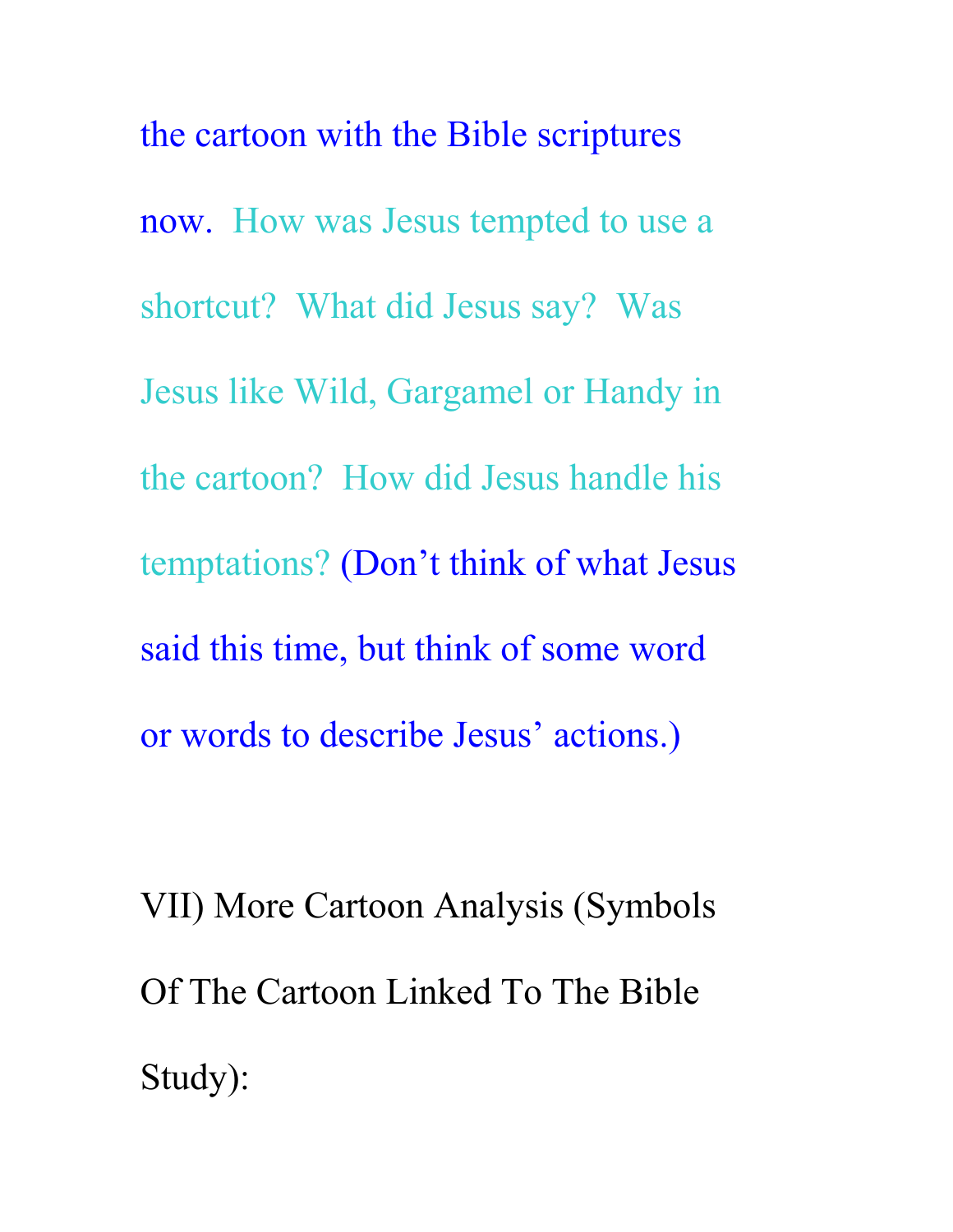Part A: Symbols Of The Cartoon Characters: Wild represents the "foolish builder" and Gargamel represents falling to temptation (More about that in a minute). Handy represents the "wise builder" in this cartoon.

Interpretation Of Part A: This was foolish because this half-baked job fell apart.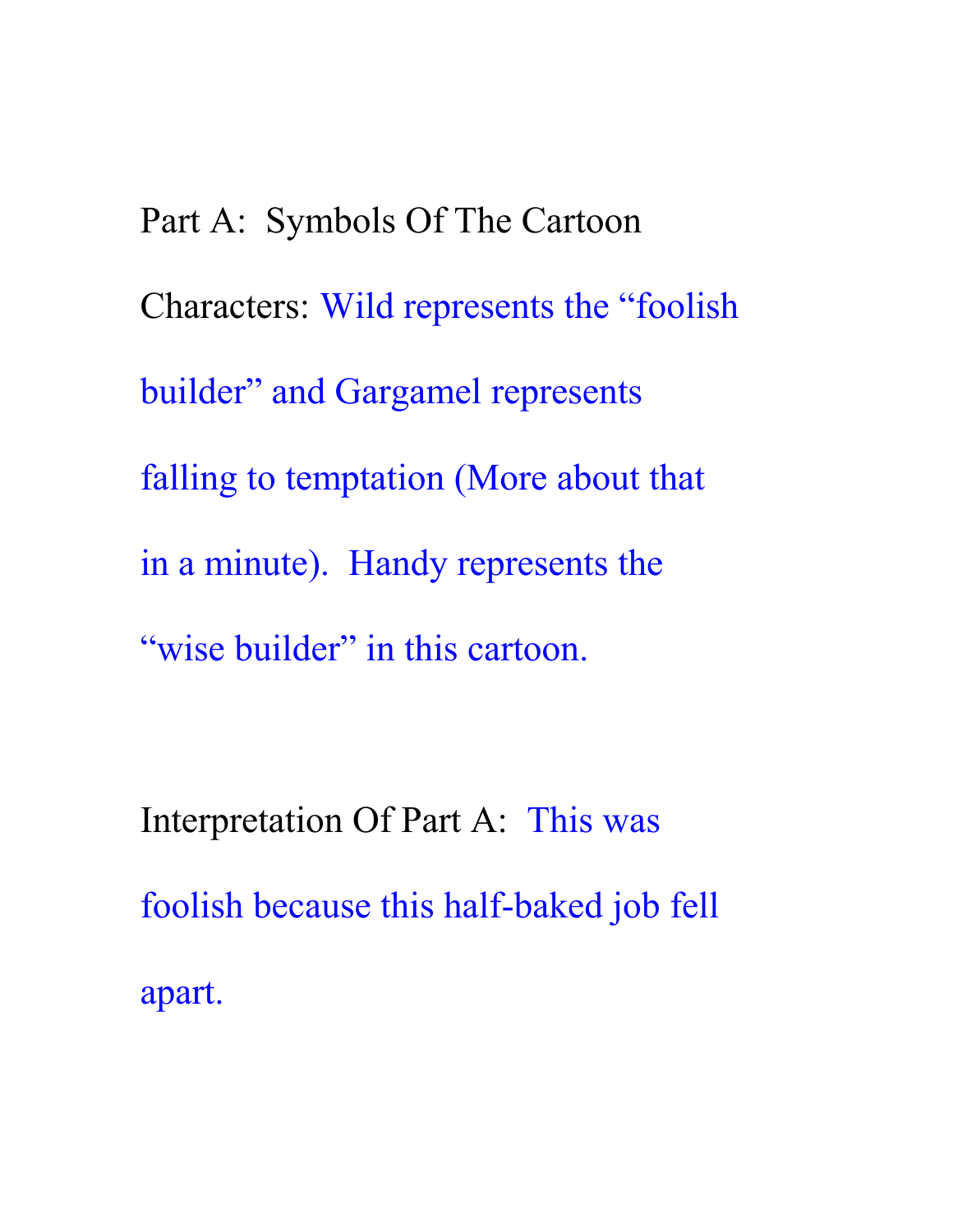Part B: Symbols Of The Cartoon: Wild tried to quickly make new bleachers. Handy was preaching, "Haste makes waste" to Wild.

Interpretation Of Part B: This is like Jesus' parable on "the wise and foolish builders".

Part C: Gargamel got frustrated and was tempted by "The Fleet Feet Of Mercury" and fell to the temptation of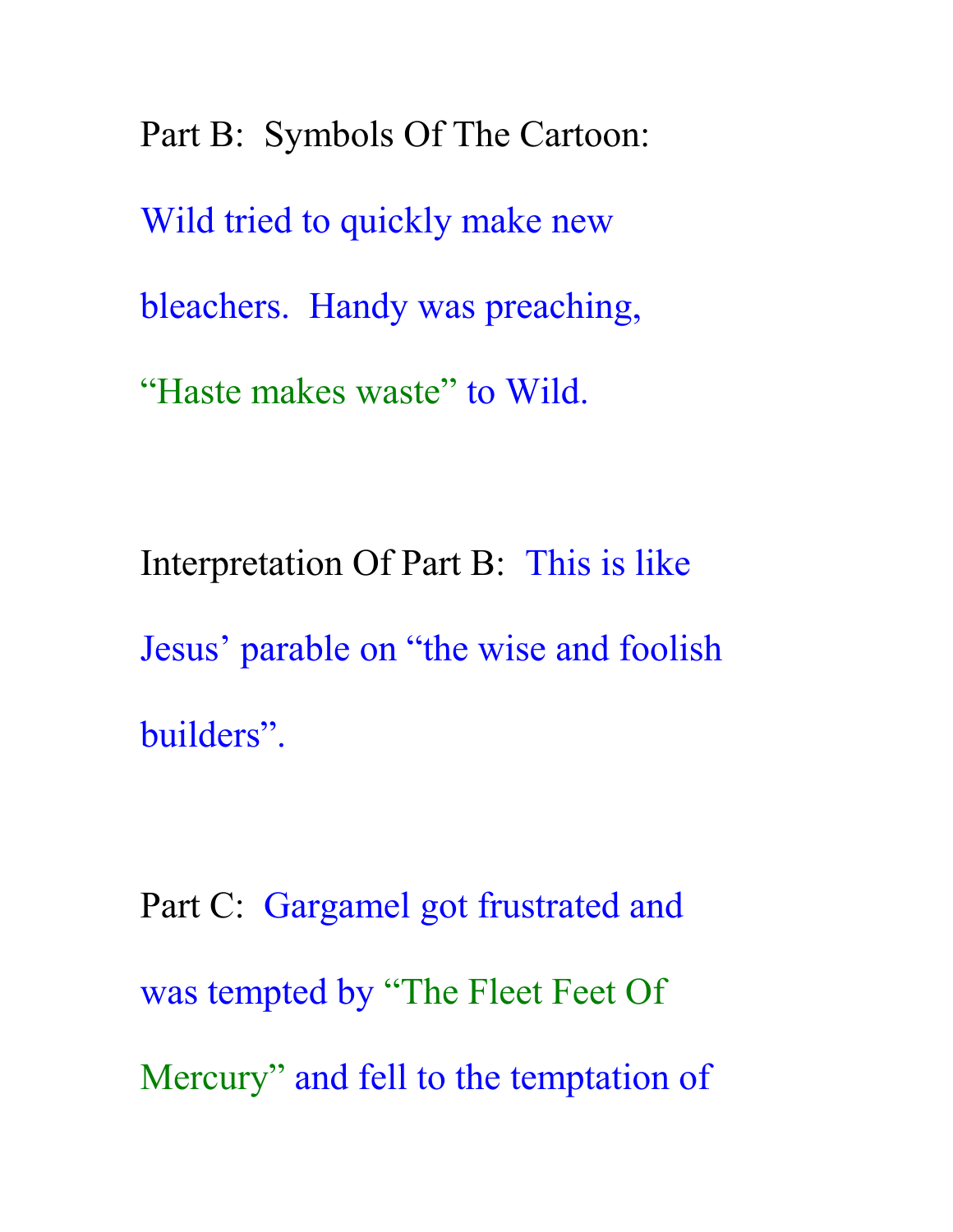this shortcut. This is why Gargamel symbolizes falling to temptation.

Interpretation Of Part C: Have you tried to go really fast at something and "wing it"? This gave him nothing but woe because he kept losing his wings at the most inopportune times.

VIII) Analysis: A little ways back, I asked you if Gargamel is at all right. Well, Here's the answer to this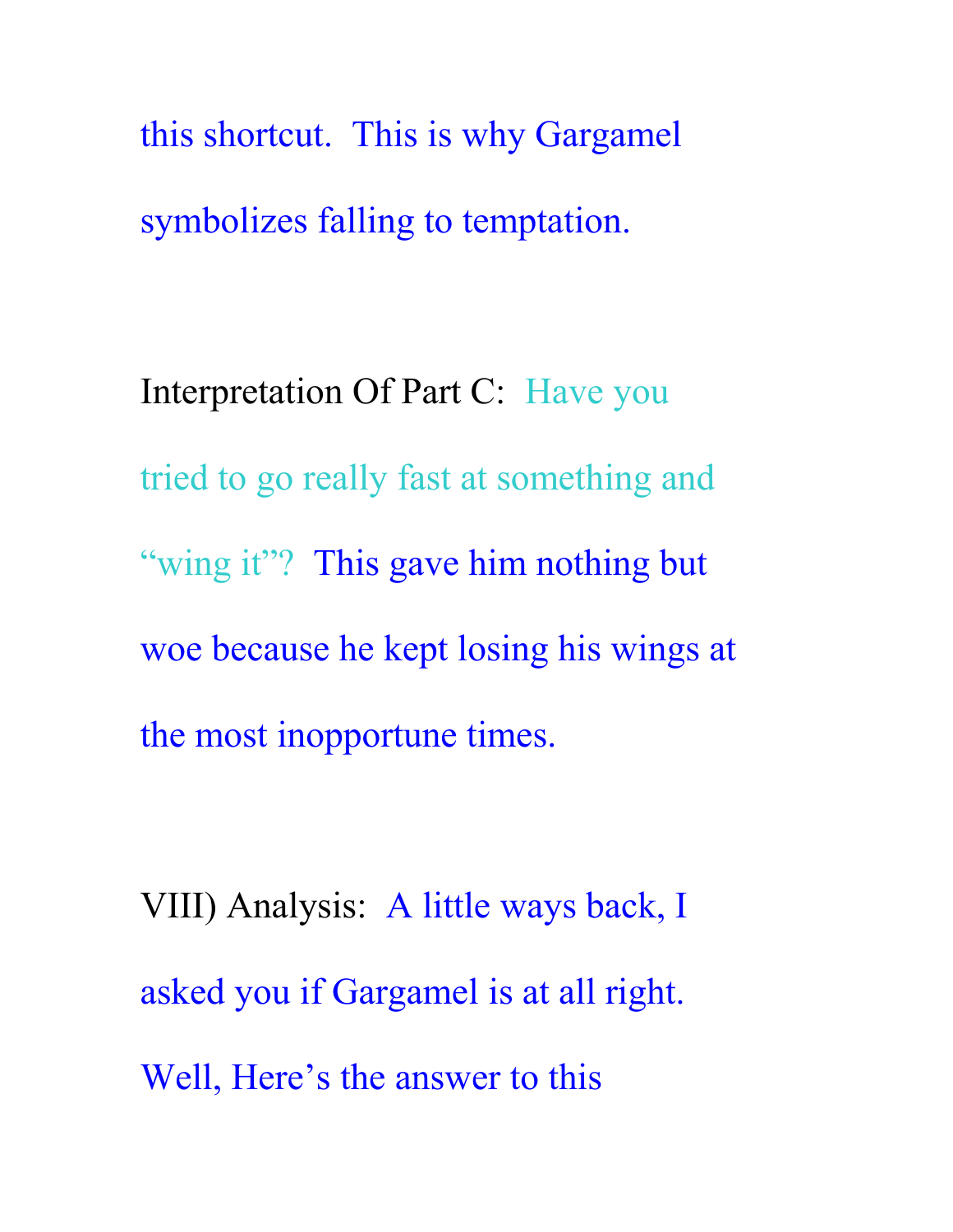question. At first, even though failure happened continually for him, Gargamel actually was doing something correctly (even though his goals were evil). In other words, Gargamel set a goal and tried in his villainous way to methodically catch Smurfs. Gargamel trained at his hovel at first to gain his goal of getting fast enough to catch Smurfs. Then he built a well-crafted Smurf catcher (very innovative and smart I thought). Gargamel then went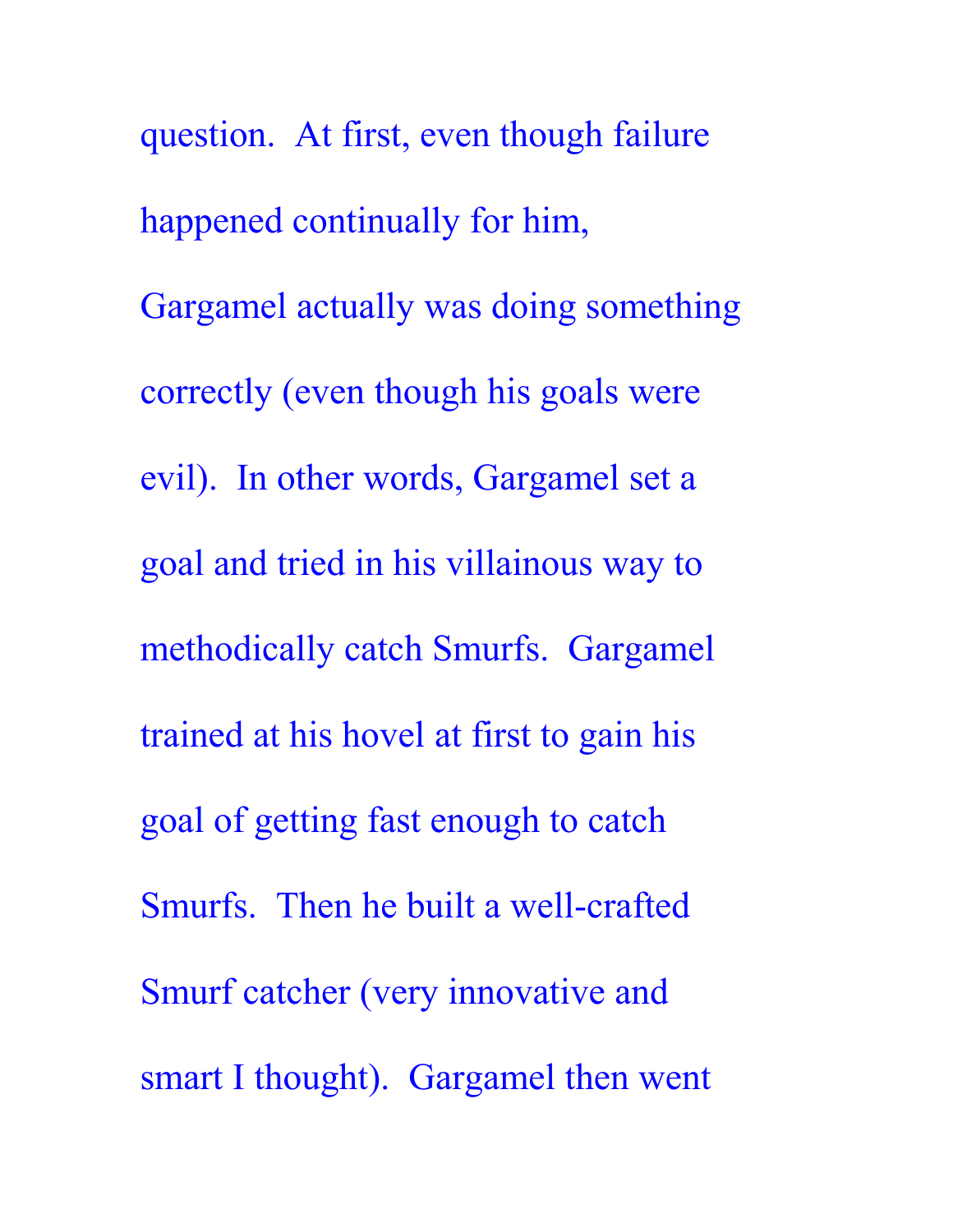unfortunately to "The Fleet Feet Of Mercury" (a very flaw-filled shortcut). Eventually, Wild learned his lesson like we should learn from Jesus' teaching while He was on earth. Do you think Gargamel learned his? I doubt it. IX) Discussion And Final Thoughts: What have we learned from this study? Through this entire lesson, God wants us to learn wisdom, which is what Jesus used in his teaching of the parable and when he was tempted. When we use